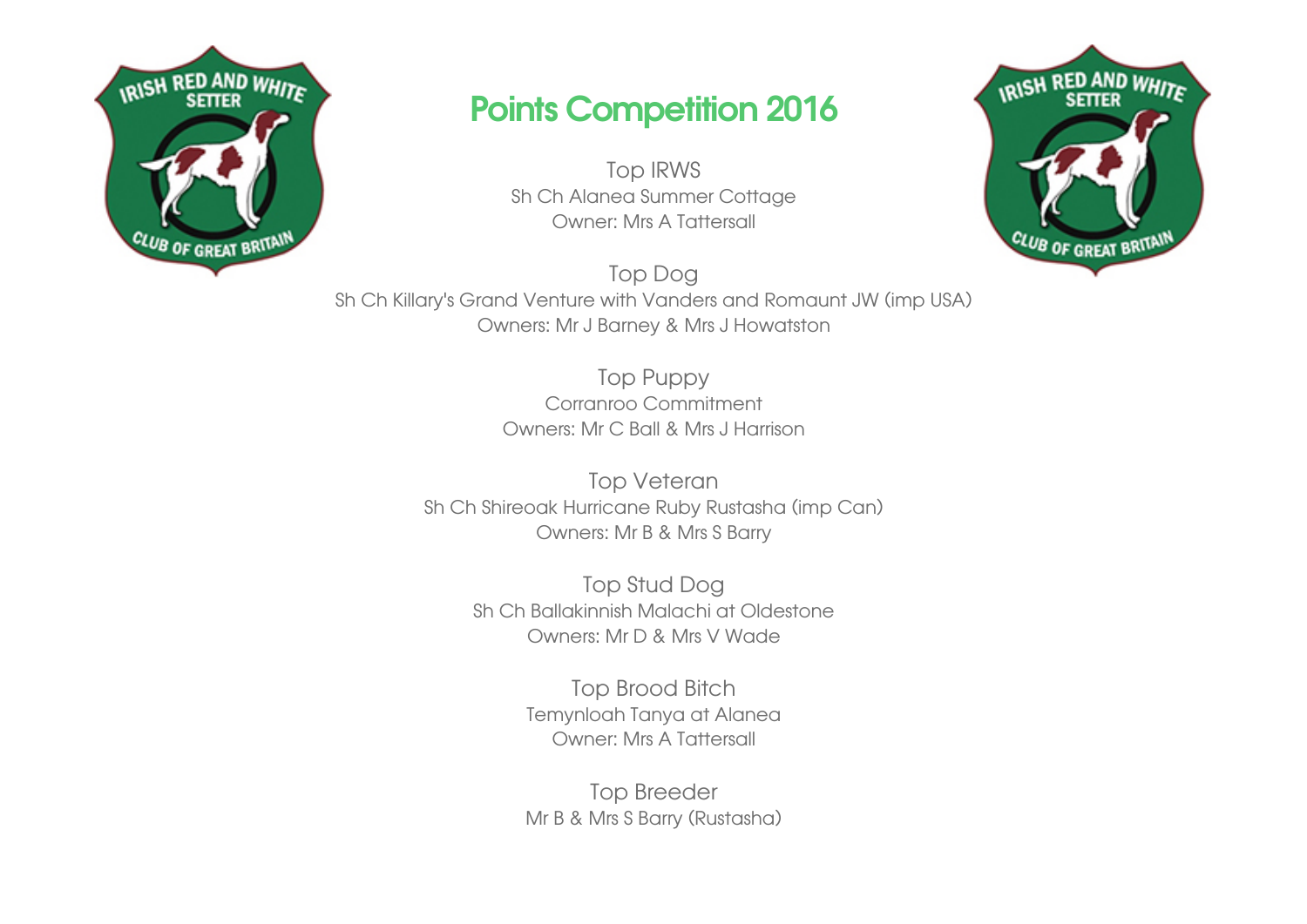| 1. Sh Ch Alanea Summer Cottage (B)                                         | 494              |
|----------------------------------------------------------------------------|------------------|
| 2. Sh Ch Killary's Grand Venture with Vanders and Romaunt JW (Imp USA) (D) | 356              |
| 3. Sh Ch Rustasha Golden Rapper JW (D)                                     | 335              |
| 4. Sh Ch Rustasha Rosa Kim (B)                                             | 244              |
| 5. Taxus Golden Prince in Balbriggan (D)                                   | 235              |
| 6. Sh Ch Shireoak Hurricane Ruby Rustasha (Imp Can) (B)                    | 224 Top Veteran* |
| 7. Sh Ch/Ir Sh Ch Vanders Va Voom avec Wroxham (D)                         | 195              |
| 8. Sh Ch Caispern Roddy Owen at Oldestone (D)                              | 193              |
| 9. Sh Ch/Ir Sh Ch Casafelice Montadale JW (D)                              | 172              |
| 10. Rustasha Raison d'Etre for Kellizlot (B)                               | 164              |
| 11. Sh Ch Courtdown Beautiful Dancer (B)                                   | 138              |
| 12. Sh Ch Spyefire Seven Steps JW (B)                                      | 130              |
| 13. Roanjora Montepulicano (B)                                             | 129              |
| 14. Rustasha Rhapsody in Red (D)                                           | 126              |
| 15. Sh Ch Ballakinnish Malachi at Oldestone (D)                            | 120              |
| 16. Corranroo Commitment (D)                                               | 102 Top Puppy**  |
| 17. Sh Ch Ballakinnish Mischief Making Copperwhite JW (B)                  | 100              |
| 18. Anisbrig Tobermory (D)                                                 | 96               |
| 19. Romaunt Aint Life Grand (B)                                            | 94               |
| 19. Zymore Christmas Rose (B)                                              | 94               |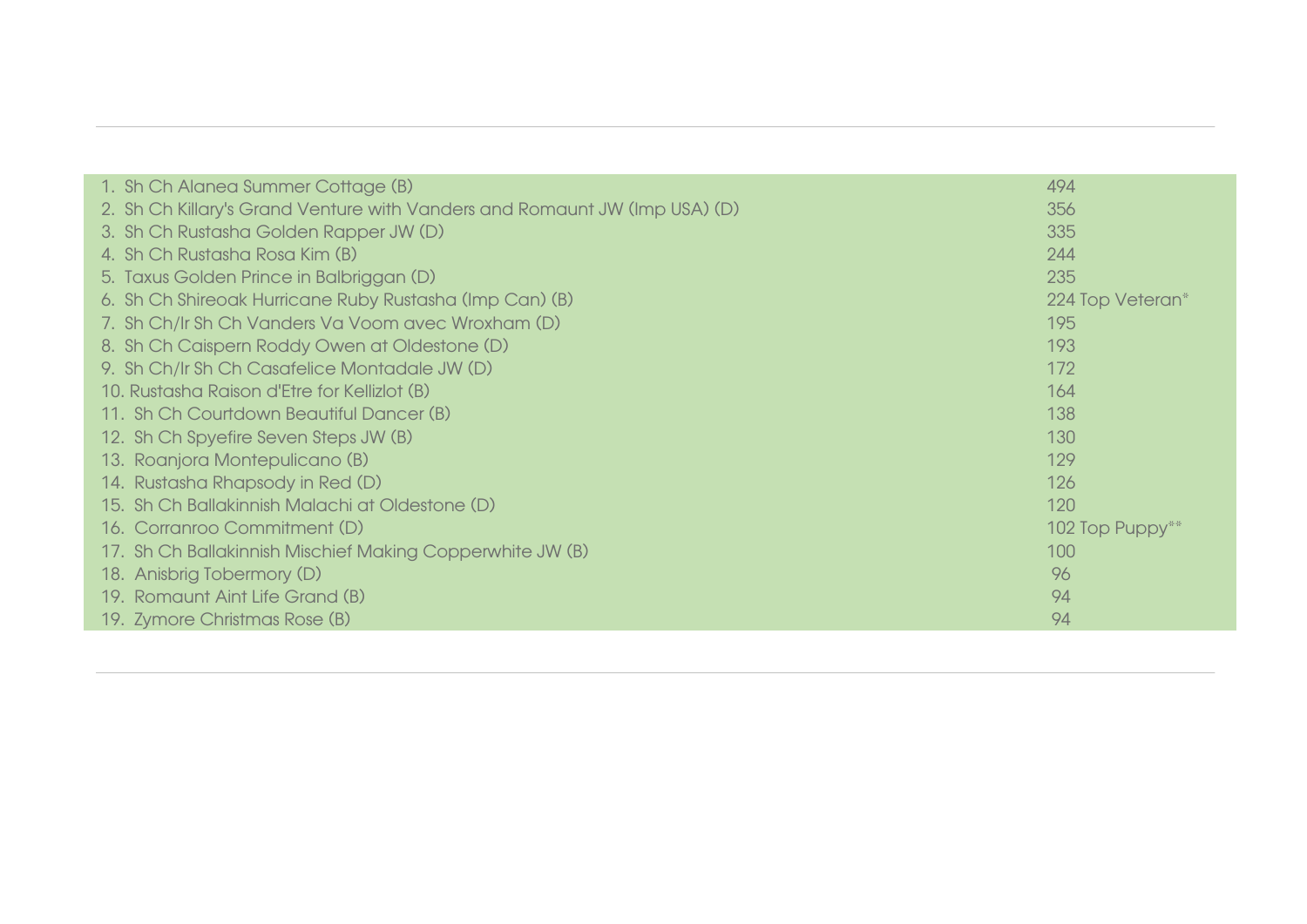up to and including DRIFFIELD

| 1. Sh Ch Alanea Summer Cottage (B)                                         | 328             |
|----------------------------------------------------------------------------|-----------------|
| 2. Sh Ch Killary's Grand Venture with Vanders and Romaunt JW (Imp USA) (D) | 310             |
| 3. Rustasha Golden Rapper JW (D)                                           | 261             |
| 4. Taxus Golden Prince in Balbriggan (D)                                   | 183             |
| 5. Sh Ch/Ir Sh Ch Casafelice Montadale JW (D)                              | 172             |
| 6. Rustasha Raison d'Etre for Kellizlot (B)                                | 147             |
| 6. Sh Ch Shireoak Hurricane Ruby Rustasha (Imp Can) B                      | 147*Top Veteran |
| 8. Sh Ch Courtdown Beautiful Dancer (B)                                    | 134             |
| 9. Sh Ch Caispern Roddy Owen at Oldestone (D)                              | 131             |
| 9. Sh Ch/Ir Sh Ch Vanders Va Voom avec Wroxham (D)                         | 131             |
| 16. Romaunt Aint Life Grand (B)                                            | 86**Top Puppy   |

## up to and including BLACKPOOL

| 1. Sh Ch Alanea Summer Cottage (B)                                         | 222             |
|----------------------------------------------------------------------------|-----------------|
| 2. Sh Ch/Ir Sh Ch Casafelice Montadale JW (D)                              | 168             |
| 3. Sh Ch Killary's Grand Venture with Vanders and Romaunt JW (Imp USA) (D) | 143             |
| 4. Sh Ch Caispersn Roddy Owen at Oldestone (D)                             | 111             |
| 5. Sh Ch Spyefire Seven Steps JW (B)                                       | 97              |
| 5. Taxus Golden Prince in Balbriggan (D)                                   | 97 ** Top Puppy |
| 7. Rustasha Golden Rapper JW (D)                                           | 90              |
| 8 Sh Ch/Ir Sh Ch Vanders Va Voom avec Wroxham (D)                          | 85 *Top Veteran |
| 9. Sh Ch Courtdown Beautiful Dancer (B)                                    | 84              |
| 10. Rustasha Raison d'Etre for Kellizlot (B)                               | 83              |
|                                                                            |                 |